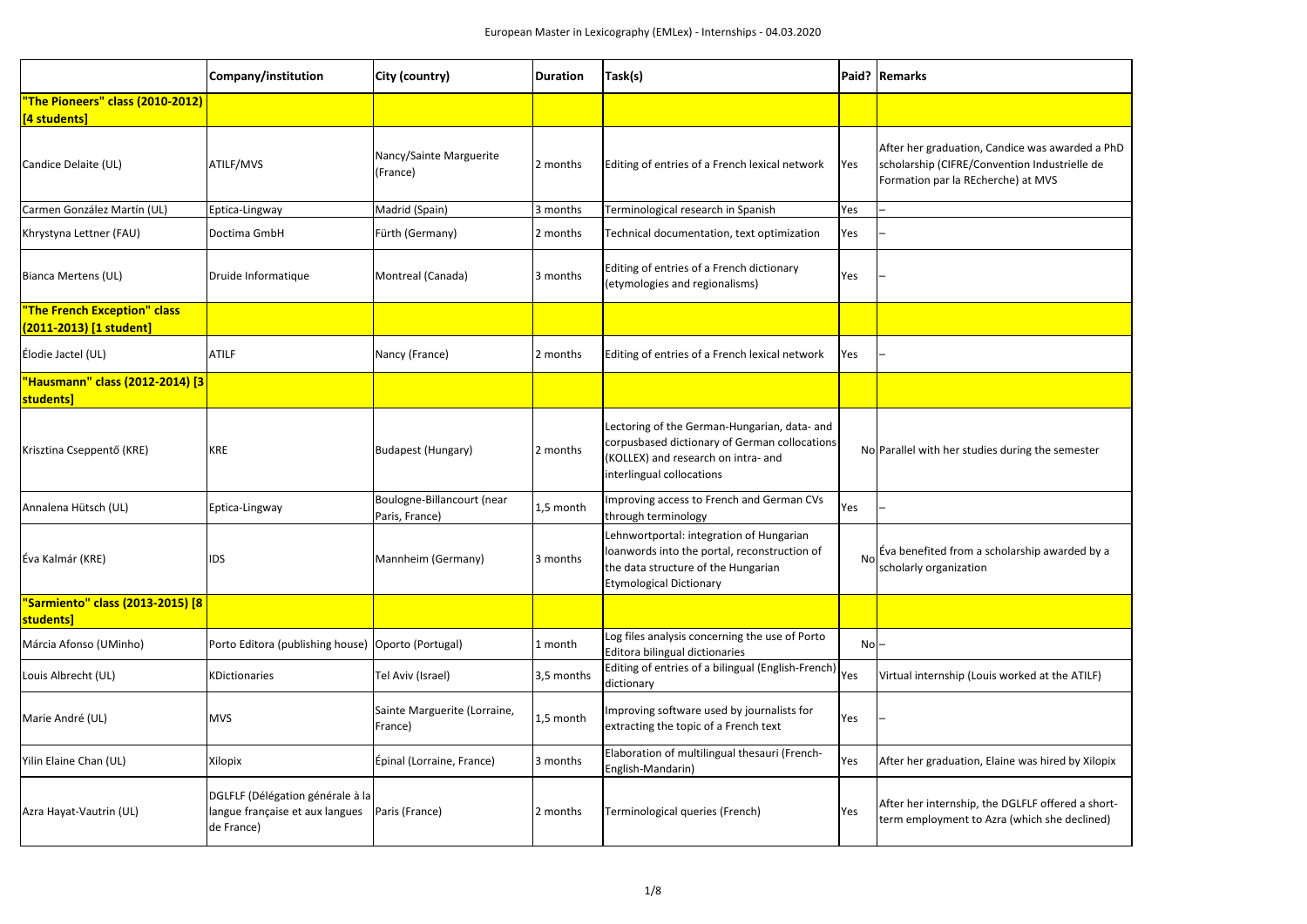|                                     |                                                      |                            |           | Lexicographic work on a monolingual English      |                                 |                                                     |
|-------------------------------------|------------------------------------------------------|----------------------------|-----------|--------------------------------------------------|---------------------------------|-----------------------------------------------------|
| Anja Kürzinger (FAU)                | Pharos                                               | Cape Town (South Africa)   | 2 months  | dictionary and a bilingual English-Xhosa         | Yes                             |                                                     |
|                                     |                                                      |                            |           | dictionary                                       |                                 |                                                     |
| Lucia Nedelcu (FAU)                 | Langenscheidt                                        | Munich (Germany)           | 2 months  | Lexicographic work on a monolingual German       |                                 | No Virtual internship (Lucia worked at home)        |
|                                     |                                                      |                            |           | learner's dictionary                             |                                 |                                                     |
| Lisette Rodrigues (UMinho)          | Porto Editora (publishing house)   Oporto (Portugal) |                            | 1 month   | Log files analysis concerning the use of Porto   | Nol-                            |                                                     |
|                                     |                                                      |                            |           | Editora bilingual dictionaries                   |                                 |                                                     |
| "Jerónimo Cardoso" class (2014-     |                                                      |                            |           |                                                  |                                 |                                                     |
| 2016) [9 students]                  |                                                      |                            |           |                                                  |                                 |                                                     |
| Ola Boruszka (US)                   | Publishing house of the US                           | Katowice (Poland)          | 1 month   | <b>Editing and translating</b>                   | No                              |                                                     |
| Dagmara Cierpka (US)                | Publishing house of the US                           | Katowice (Poland)          | 1 month   | <b>Editing and translating</b>                   | No                              |                                                     |
|                                     |                                                      |                            |           | Lexicographical work on the Fränkisches          |                                 |                                                     |
| Yulbrai Froilan (FAU)               | <b>FAU</b>                                           | Fürth (Germany)            | 1,5 month | Wörterbuch                                       | $No$ -                          |                                                     |
| Aleksandra Juraszek (US)            | Publishing house of the US                           | Katowice (Poland)          | 1 month   | <b>Editing and translating</b>                   | $No$ -                          |                                                     |
|                                     |                                                      |                            |           | Elaboration of a bilingual (French-German)       |                                 |                                                     |
| Marie-Thérèse Kneib (UL)            | EDF (Électricité de France)                          | Nancy (France)             | 2 months  | glossary of "energy terms"                       | Yes                             |                                                     |
|                                     |                                                      |                            |           | Lemmatization and searching of written           |                                 |                                                     |
| Karolina Łukawska (US)              | <b>IDS</b>                                           | Mannheim (Germany)         | 2 months  | testimonies                                      | $No$ -                          |                                                     |
|                                     |                                                      |                            |           | Lemmatization and searching of written           |                                 |                                                     |
| Anna Roter (US)                     | <b>IDS</b>                                           | Mannheim (Germany)         | 2 months  | testimonies                                      | $\overline{N}$ o $\overline{I}$ |                                                     |
| Agnieszka Urantówka (US)            | Publishing house of the US                           | Katowice (Poland)          | 1 month   | <b>Editing and translating</b>                   | $No$ -                          |                                                     |
|                                     |                                                      |                            |           | Log files analysis concerning the use of Porto   |                                 |                                                     |
| Marlene Vilas-Boas (UMinho)         | Porto Editora (publishing house)   Oporto (Portugal) |                            | 1 month   | Editora bilingual dictionaries                   | $\overline{N}$ o $\overline{I}$ |                                                     |
| <u>"Éva Ruzsiczky" class (2015-</u> |                                                      |                            |           |                                                  |                                 |                                                     |
| <b>2017)</b> [8 students]           |                                                      |                            |           |                                                  |                                 |                                                     |
|                                     |                                                      |                            |           | Preparation work for an Arabic lexical network   |                                 |                                                     |
| Yomna Abbass (UL)                   | <b>ATILF</b>                                         | Nancy (France)             | 1 month   | (wordlist, lexical fields)                       | Yes                             |                                                     |
|                                     |                                                      |                            |           | Work on the Paronymwörterbuch and on the         |                                 |                                                     |
| Stefano Angelucci (R3U)             | <b>IDS</b>                                           | Mannheim (Germany)         | 3 months  | Lehnwortportal                                   |                                 | No Parallel with his studies during the semester    |
|                                     |                                                      |                            |           | Work on the CombiNet, a dictionary of            |                                 |                                                     |
| Cristian Bianco (R3U)               | R <sub>3U</sub>                                      | Rome (Italy)               | 1 month   | combinations of the Italian language             |                                 | No Parallel with his studies during the semester    |
|                                     |                                                      |                            |           |                                                  |                                 |                                                     |
| Amélie Daloz (UL)                   | Orange                                               | Lannion (Brittany, France) | 2 months  | POS tagging of corpora for terminological        | Yes                             |                                                     |
|                                     |                                                      |                            |           | extraction                                       |                                 |                                                     |
|                                     |                                                      |                            |           | Planning of an etymological dictionary of        |                                 |                                                     |
| Junior Dilubenzi (UL)               | <b>ATILF</b>                                         | Nancy (France)             | 2 months  | Bantu languages on the model of the              | Yes                             |                                                     |
|                                     |                                                      |                            |           | Dictionnaire Étymologique Roman (DÉRom)          |                                 |                                                     |
|                                     |                                                      |                            |           |                                                  |                                 |                                                     |
|                                     |                                                      |                            |           | Work on the CombiNet, a dictionary of            |                                 |                                                     |
| Flavia Monarchi (R3U)               | R <sub>3U</sub>                                      | Rome (Italy)               | 1 month   | combinations of the Italian language             |                                 | No Parallel with her studies during the semester    |
|                                     |                                                      |                            |           |                                                  |                                 |                                                     |
| Anja Pfeiffer (FAU)                 | Berlin-Brandenburgische                              | Berlin (Germany)           | 2 months  | Work on the Digitales Wörterbuch der             | $No$ $-$                        |                                                     |
|                                     | Akademie der Wissenschaften                          |                            |           | Deutschen Sprache (DWDS)                         |                                 |                                                     |
|                                     |                                                      |                            |           |                                                  |                                 |                                                     |
|                                     |                                                      |                            |           |                                                  |                                 |                                                     |
|                                     |                                                      |                            |           | Compiling of entries for a French and a Russian- |                                 |                                                     |
| Pauline Pierrot (UL)                | <b>KDictionaries</b>                                 | Tel Aviv (Israel)          | 2 months  | French dictionary                                |                                 | No Virtual internship (Pauline worked at the ATILF) |
|                                     |                                                      |                            |           |                                                  |                                 |                                                     |
|                                     |                                                      |                            |           |                                                  |                                 |                                                     |
|                                     |                                                      |                            |           |                                                  |                                 |                                                     |

| ia worked at home)         |
|----------------------------|
|                            |
|                            |
|                            |
|                            |
|                            |
|                            |
|                            |
|                            |
|                            |
|                            |
|                            |
|                            |
|                            |
| es during the semester     |
| es during the semester     |
|                            |
|                            |
| es during the semester     |
|                            |
| iline worked at the ATILF) |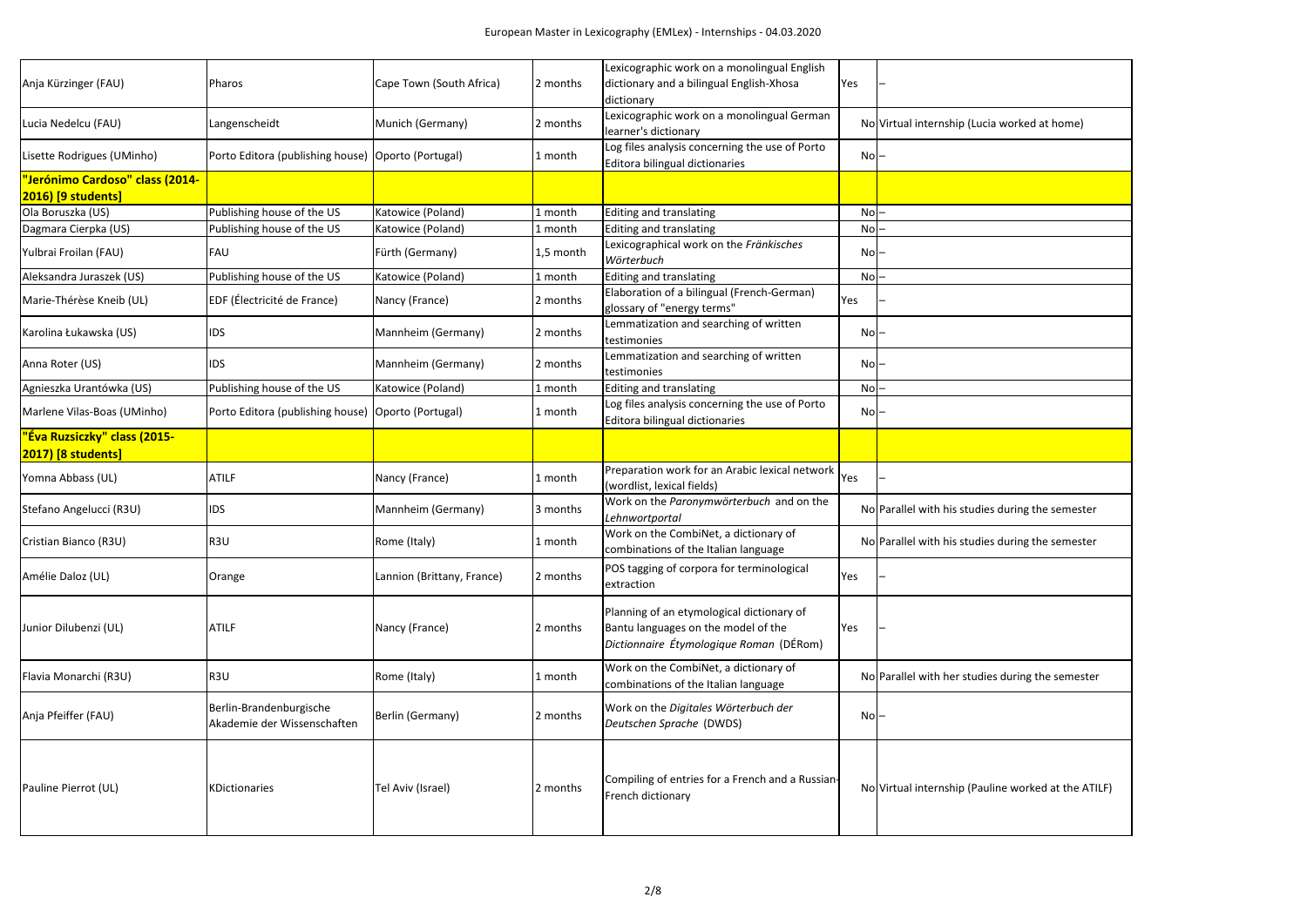| After the internship, the company offered Chris<br>freelance work for lexicographic projects. |
|-----------------------------------------------------------------------------------------------|
|                                                                                               |
|                                                                                               |
|                                                                                               |
|                                                                                               |
|                                                                                               |
|                                                                                               |
|                                                                                               |
|                                                                                               |
|                                                                                               |
|                                                                                               |
|                                                                                               |
|                                                                                               |
|                                                                                               |
|                                                                                               |
|                                                                                               |
|                                                                                               |
|                                                                                               |
|                                                                                               |
|                                                                                               |

| "Samuel Linde" class (2016-2018) |                                                        |                          |           |                                                                                                                                                                                                                                                                                                                                               |                   |                                                                                         |
|----------------------------------|--------------------------------------------------------|--------------------------|-----------|-----------------------------------------------------------------------------------------------------------------------------------------------------------------------------------------------------------------------------------------------------------------------------------------------------------------------------------------------|-------------------|-----------------------------------------------------------------------------------------|
| [14 students]                    |                                                        |                          |           |                                                                                                                                                                                                                                                                                                                                               |                   |                                                                                         |
| Chris Catacata (UMinho)          | <b>Bibliographisches Institut</b>                      | Berlin (Germany)         | 3 months  | Correcting Duden online on the basis of Duden<br>Rechtschreibwörterbuch; creating a report on<br>spelling differences between dpa (Deutsche<br>Presseagentur) and Duden; correcting the<br>webpage on spelling rules in Duden online;<br>suggesting how particles and interjections<br>could be better described in the Duden<br>dictionaries | Yes               | After the internship, the company offered<br>freelance work for lexicographic projects. |
| Nikolay Chepurnykh (UL)          | <b>ATILF</b>                                           | Nancy (France)           | 3 months  | Work on the Russian Lexical Network (RL-ru),<br>in particular exemplification                                                                                                                                                                                                                                                                 | Yes               |                                                                                         |
| Martina Forstner (USC)           | ILG/USC                                                | Santiago (Spain)         | 1 month   | Work on a dictionary of Galician dialects                                                                                                                                                                                                                                                                                                     | $No$ $-$          |                                                                                         |
| Polina Goriunova (R3U)           | <b>ATILF</b>                                           | Nancy (France)           | 1,5 month | Creation of a database of French texts using<br>Hyperbase and TXM                                                                                                                                                                                                                                                                             | $No$ -            |                                                                                         |
| Tomara Gotkova (UL)              | Berlin-Brandenburgische<br>Akademie der Wissenschaften | Belin (Germany)          | 1 month   | Work on the Digitales Wörterbuch der<br>Deutschen Sprache (DWDS)                                                                                                                                                                                                                                                                              | $\textsf{No}$ $-$ |                                                                                         |
| Žanete Hegmane (UL)              | KDictionaries                                          | Tel Aviv (Israel)        | 1 month   | Reviewing, editing and merging dictionary<br>entries of a Latvian-English dictionary                                                                                                                                                                                                                                                          | $No$ $-$          |                                                                                         |
| Jia Hwee Lau (R3U)               | Berlin-Brandenburgische<br>Akademie der Wissenschaften | Berlin (Germany)         | 1 month   | Work on the Digitales Wörterbuch der<br>Deutschen Sprache (DWDS): search for errors;<br>work on idioms in a database; search for<br>illustrations                                                                                                                                                                                             | $No$ -            |                                                                                         |
| Siti Hanisa Mansor (FAU)         | <b>Pharos Dictionaries</b>                             | Cape Town (South Africa) | 1 month   | Editing, compiling and proofreading of<br>dictionary entries; tagging data categories in<br>dictionary entries; rearranging entries'<br>definitions and other data categories; editing<br>and proofreading of a dictionary index;<br>discussing practical and theoretical<br>lexicographic problems and solutions                             | $No$ -            |                                                                                         |
| Polina Mikhel (UL)               | <b>ATILF</b>                                           | Nancy (France)           | 3 months  | Work on the Russian Lexical Network (RL-ru),<br>in particular exemplification                                                                                                                                                                                                                                                                 | Yes               |                                                                                         |
| Olha Morys (UMinho)              | Berlin-Brandenburgische<br>Akademie der Wissenschaften | Berlin (Germany)         | 1 month   | Work on the Digitales Wörterbuch der<br>Deutschen Sprache (DWDS): mistakes<br>detection, spelling correction, evaluation of<br>automatically generated definitions,<br>translation of the DWDS presentation into<br>Ukrainian, tagging of phrases and idioms,<br>search for suitable pictures                                                 | $No$ $-$          |                                                                                         |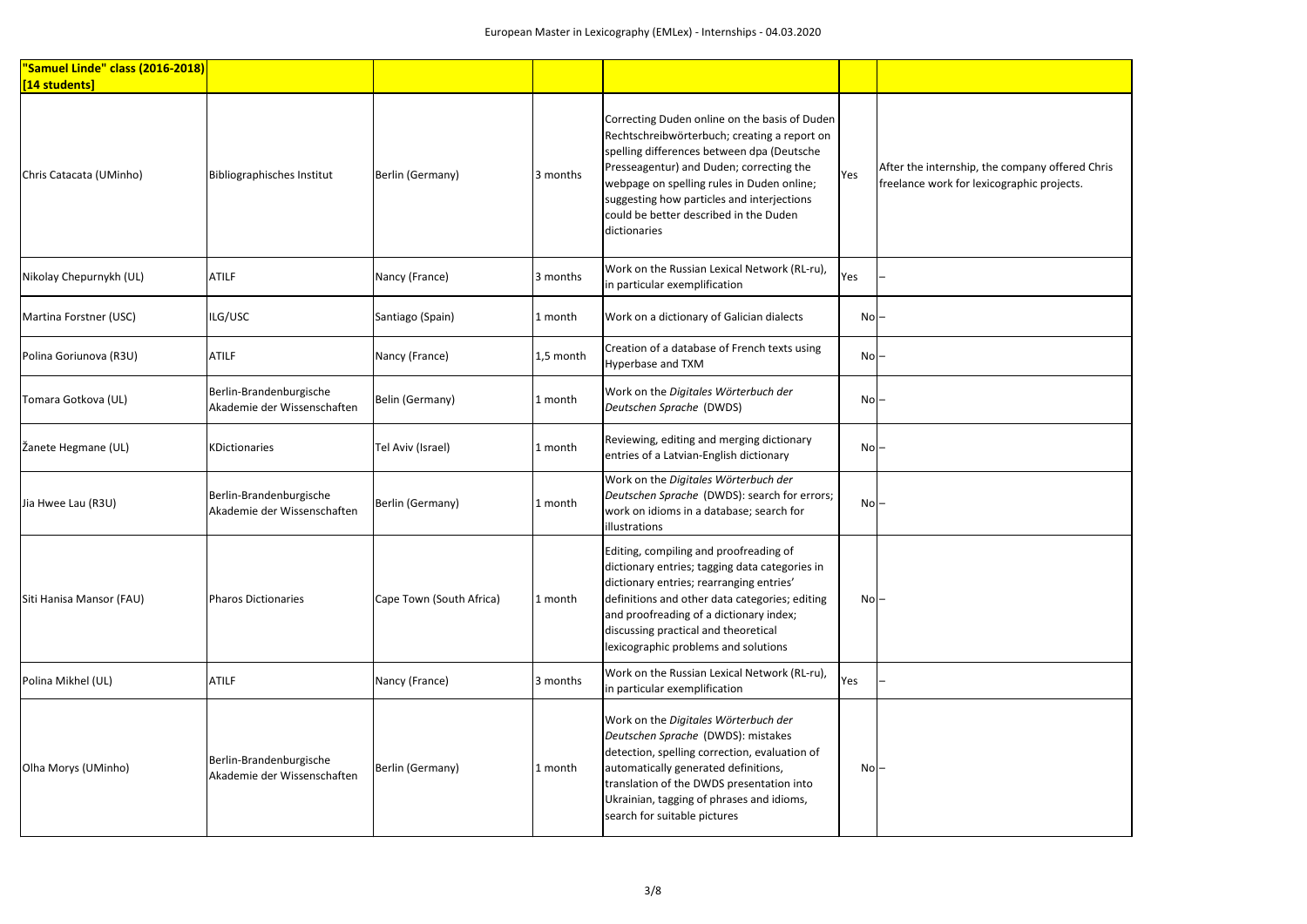

| Olha Novikova (USC)                               | CITIUS/USC                                             | Santiago (Spain)   | 3,5 months | Evaluation of machine translation systems<br>available online (Google, Yandex, Yahoo,<br>DeepL), translation tasks (English-Spanish),<br>compilation of a dictionary of phrasal verbs<br>based on the output of machine and human<br>translation                               | $\overline{N}$ o $\overline{C}$ |                                                                                                                                     |
|---------------------------------------------------|--------------------------------------------------------|--------------------|------------|--------------------------------------------------------------------------------------------------------------------------------------------------------------------------------------------------------------------------------------------------------------------------------|---------------------------------|-------------------------------------------------------------------------------------------------------------------------------------|
| Nikolett Russ (KRE)                               | <b>KRE</b>                                             | Budapest (Hungary) | 2 months   | Integration of noun articles of the German-<br>Hungarian learner's dictionary Suliszótár and<br>specific external links to other dictionaries und<br>databases into the E-KOLLEX DaF, an online<br>data- and corpusbased learner's dictionary of<br><b>German collocations</b> |                                 | No Parallel with her studie                                                                                                         |
| Wiebke Schulte (FAU)                              | IDS                                                    | Mannheim (Germany) | 1,5 month  | Work on the Paronymwörterbuch Dynamisch<br>im Kontrast: writing dictionary entries,<br>proofreading, researching language questions<br>regarding paronyms in internet forums for<br>user research and identification of target<br>groups                                       | $No$ $-$                        |                                                                                                                                     |
| Jin Jing Teo (R3U)                                | KDictionaries                                          | Tel Aviv (Israel)  | 2 months   | Reviewing and editing the lemmata, part of<br>speech and semantic informationn of a Malay-<br>English dictionary                                                                                                                                                               |                                 | No Remote internship                                                                                                                |
| "Igor Mel'čuk" class (2017-2019)<br>[22 students] |                                                        |                    |            |                                                                                                                                                                                                                                                                                |                                 |                                                                                                                                     |
| Yuliia Bolbit (FAU)                               | KDictionaries                                          | Tel Aviv (Israel)  | 1,5 month  | Work on the lemma list for a Ukrainian-English<br>learner's dictionary, elaboration of a list of<br>Ukrainian place names, translation of place<br>names from all over the world into Ukrainian                                                                                |                                 | Remote internship; the<br>internship was well org<br>No organise the timetable<br>personal preferences. -<br>internship at the WBF. |
| Sofiia Bychkovska (R3U)                           | Berlin-Brandenburgische<br>Akademie der Wissenschaften | Berlin (Germany)   | 1 month    | Work on the Digitales Wörterbuch der<br>Deutschen Sprache (DWDS): retro-<br>digitalisation, visual data selection, and articles<br>analysis                                                                                                                                    | $No$ $-$                        |                                                                                                                                     |
| Ângela Zanelato Contier (UL)                      | <b>ATILF</b>                                           | Nancy (France)     | 3 months   | Editing of a complex entry of the Dictionnaire<br>Étymologique Roman (DÉRom)                                                                                                                                                                                                   | Yes                             |                                                                                                                                     |
| Laura Hernández Guadarrama (USC)                  | <b>IDS</b>                                             | Mannheim (Germany) | 1 month    | Work on the Paronymwörterbuch Dynamisch<br>im Kontrast: collect information from a corpus<br>(examples of use, collocations, synonyms and<br>antonyms)                                                                                                                         | $No$ -                          |                                                                                                                                     |
| Mochamad Wahyu Hidayat (US)                       | KDictionaries                                          | Tel Aviv (Israel)  | 3 months   | Compiling of entries for a German-Indonesian<br>dictionary                                                                                                                                                                                                                     |                                 | No Remote internship                                                                                                                |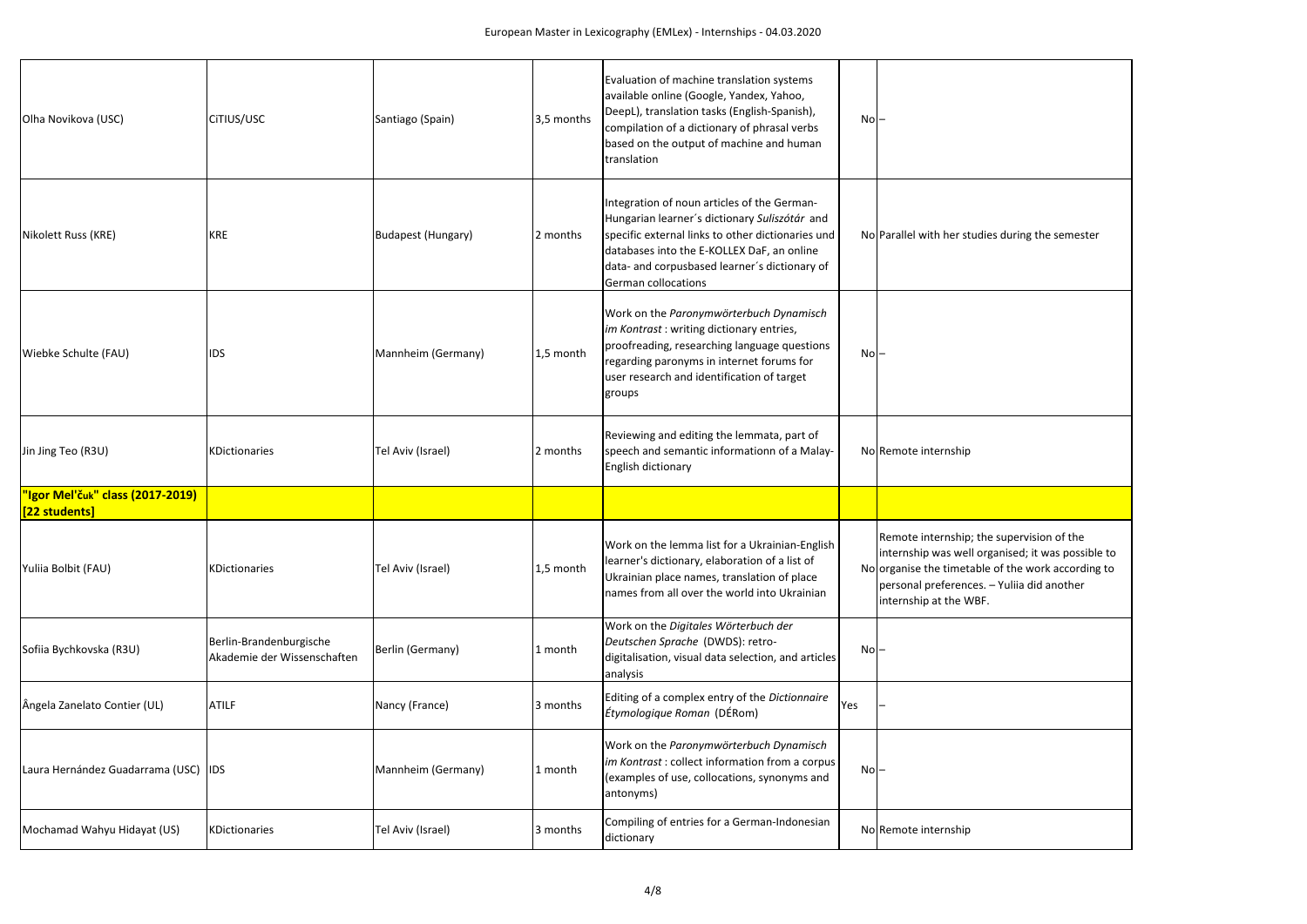| Sonia was being taken seriously and was offered<br>additional tasks based on her competences as well<br>as interests. Their academic co-operation has been<br>continuing in various forms. |
|--------------------------------------------------------------------------------------------------------------------------------------------------------------------------------------------|
| The internship was interesting, but Saee would like<br>to do another<br>internship either with Duden or Langenscheidt<br>because their projects align better with her own<br>interests.    |
|                                                                                                                                                                                            |
| Parallel with her studies during the semester                                                                                                                                              |
|                                                                                                                                                                                            |
|                                                                                                                                                                                            |
|                                                                                                                                                                                            |
|                                                                                                                                                                                            |
|                                                                                                                                                                                            |
| Very recommendable                                                                                                                                                                         |
|                                                                                                                                                                                            |
| Remote internship                                                                                                                                                                          |
|                                                                                                                                                                                            |

| Olena Khomyakova (US)                     | <b>ATILF</b>                                                                                     | Nancy (France)     | 1 month    | Contributing to a database of research<br>material in the field of data-driven learning                                                                         | No                              |                                                                                                                                                                                  |
|-------------------------------------------|--------------------------------------------------------------------------------------------------|--------------------|------------|-----------------------------------------------------------------------------------------------------------------------------------------------------------------|---------------------------------|----------------------------------------------------------------------------------------------------------------------------------------------------------------------------------|
| Konan Jean Mermoz Kouassi (UL)            | <b>IDS</b>                                                                                       | Mannheim (Germany) | 2,5 months | Work on computational aspects (DTD, XML,<br>stylesheet, XML --> HTML) of a neologism<br>dictionary of the Zehnerjahre (2010-2019)                               | $No$ $-$                        |                                                                                                                                                                                  |
| Sonia Kropiowska (UMinho)                 | University of Wolverhampton,<br>Research Institute for<br>Information and Language<br>Processing | Wolverhampton (UK) | 1,5 month  | Work on the Pattern Dictionary of English<br>Verbs: analysing corpus data and writing<br>entries (with semantico-syntactic patterns,<br>implicatures etc.)      | No                              | Sonia was being taken seriously and was offe<br>additional tasks based on her competences a<br>as interests. Their academic co-operation has<br>continuing in various forms.     |
| Saee Kulkarni (USC)                       | Bayerische Akademie der<br>Wissenschaften                                                        | Erlangen (Germany) | 2 months   | Work on the Fränkisches Wörterbuch (WBF):<br>data collection, Franconian-German<br>translations, and work on the lemma list                                     |                                 | The internship was interesting, but Saee wou<br>to do another<br>No internship either with Duden or Langenschei<br>because their projects align better with her of<br>interests. |
| Nerea López Iglesias (UMinho)             | Université de Montréal                                                                           | Montreal (Canada)  | 1 month    | Compilation of a corpus and creation of entries<br>for a Spanish environmental dictionary                                                                       | No                              |                                                                                                                                                                                  |
| Océane Meyan (UMinho)                     | <b>USC</b>                                                                                       | Santiago (Spain)   | 1 month    | Work on PORTLEX (Diccionario multilingüe de<br>la frase nominal): editing and writing of<br>dictionary entries                                                  |                                 | No Parallel with her studies during the semester                                                                                                                                 |
| Camille Muller (UL)                       | <b>ATILF</b>                                                                                     | Nancy (France)     | 1 month    | Editing of several complex entries of the TLF-<br>Étym database                                                                                                 | $No$ $-$                        |                                                                                                                                                                                  |
| Anastasia Okolnikova (R3U)                | Berlin-Brandenburgische<br>Akademie der Wissenschaften                                           | Berlin (Germany)   | 2 months   | Work on the Digitales Wörterbuch der<br>Deutschen Sprache (DWDS): analising German<br>collocations and their Russian equivalents with<br>regard to transparency | $\overline{N}$ o $\overline{I}$ |                                                                                                                                                                                  |
| Malina Patel (R3U)                        | Bayerische Akademie der<br>Wissenschaften                                                        | Erlangen (Germany) | 2 months   | Data collection for the Fränkisches<br>Wörterbuch (WBF)                                                                                                         | No                              |                                                                                                                                                                                  |
| Manon Perin (UL)                          | <b>ATILF</b>                                                                                     | Nancy (France)     | 1 month    | Editing of several complex entries of the TLF-<br>Étym database                                                                                                 | $No$ $-$                        |                                                                                                                                                                                  |
| Marina de Melo Soares dos Santos<br>(FAU) | Instituto da Língua Galega                                                                       | Santiago (Spain)   | 1,5 month  | Digitalisation and edition of a Portuguese<br>glossary                                                                                                          | No                              |                                                                                                                                                                                  |
| Jianan Shao (US)                          | <b>Bibliographisches Institut</b>                                                                | Berlin (Germany)   | 3 months   | Support of current dictionary projects<br>(searches in resources and market analyses)                                                                           | Yes                             | Very recommendable                                                                                                                                                               |
| Clarissa Stincone (UL)                    | <b>ATILF</b>                                                                                     | Nancy (France)     | 3 months   | Editing of a complex entry of the Dictionnaire<br>Étymologique Roman (DÉRom)                                                                                    | Yes                             |                                                                                                                                                                                  |
| Gulzhazira Yesmakhanova (US)              | KDictionaries                                                                                    | Tel Aviv (Israel)  | 2 months   | Preliminary work (especially establishing a<br>wordlist) for a Kazakh dictionary                                                                                |                                 | No Remote internship                                                                                                                                                             |
|                                           |                                                                                                  |                    |            |                                                                                                                                                                 |                                 |                                                                                                                                                                                  |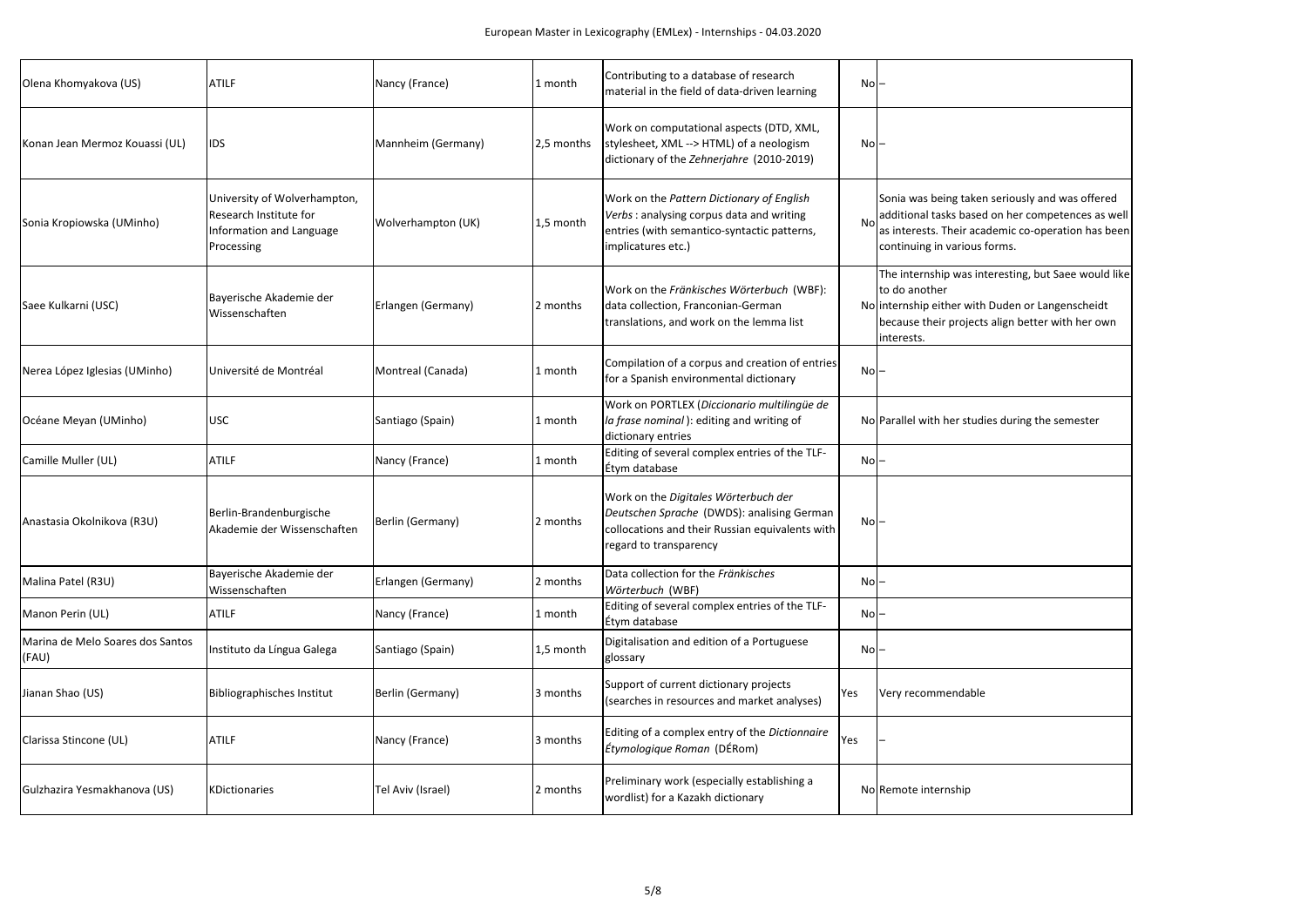| There would have been a possibility of<br>employment after the internship, but Nikola's life<br>is connected to Europe |
|------------------------------------------------------------------------------------------------------------------------|
|                                                                                                                        |
|                                                                                                                        |
|                                                                                                                        |
| Partly remote internship                                                                                               |
|                                                                                                                        |
|                                                                                                                        |
| Remote internship                                                                                                      |
|                                                                                                                        |
|                                                                                                                        |
|                                                                                                                        |

| Marija Žarković (USC)                 | Universitat Autònoma de<br>Barcelona, Grup de<br>Lexicografia i Diacronia         | Barcelona (Spain)         | 1 month  | Participation in the project "Historia interna<br>del diccionario de la lengua castellana de la<br>Real Academia Española (1817-1852)": work<br>with the databases "Bibliografia del DRAE" and<br>"Lemateca del DRAE" and realisation of an<br>individual investigation related to the project | $No$ - |                                                                                                               |
|---------------------------------------|-----------------------------------------------------------------------------------|---------------------------|----------|------------------------------------------------------------------------------------------------------------------------------------------------------------------------------------------------------------------------------------------------------------------------------------------------|--------|---------------------------------------------------------------------------------------------------------------|
| Nikola Zdravković (FAU)               | <b>Pharos Dictionaries</b>                                                        | Cape Town (South Africa)  | 1 month  | Creation of new entries and editing of existing<br>ones (using the TshwaneLex Suite),<br>proofreading of the final copies and checking<br>the well-formedness of the entries of a<br>dictionary                                                                                                |        | There would have been a possibility of<br>No employment after the internship, but N<br>is connected to Europe |
| Mingming Zhao (FAU)                   | <b>IDS</b>                                                                        | Mannheim (Germany)        | 2 months | Work on dictionary entries for the projet<br>"Lexik des gesprochenen Deutsch";<br>participation in elaborating a bibliography of<br>the project; translations (English/German)                                                                                                                 | $No$ - |                                                                                                               |
| "Tullio De Mauro" class (2018-        |                                                                                   |                           |          |                                                                                                                                                                                                                                                                                                |        |                                                                                                               |
| <b>2020) [21 students]</b>            |                                                                                   |                           |          |                                                                                                                                                                                                                                                                                                |        |                                                                                                               |
| Temitope Dorcas Adetoyese (UL)        | Université de Montréal                                                            | Montreal (Canada)         | 2 months | Work on the English version of the<br>terminological resource DicoEnviro<br>(Dictionnaire fondamental de<br>l'environnement)                                                                                                                                                                   | $No$ - |                                                                                                               |
| Mariana Fernandes Barbosa<br>(UMinho) | ILG/USC                                                                           | Santiago (Spain)          | 3 months | Categorisation, annotation and processing of<br>two Portuguese dictionaries for their<br>integration in the database Tesouro                                                                                                                                                                   |        | No Partly remote internship                                                                                   |
| Daniel Bardanca Outeriño (USC)        | CITIUS/USC                                                                        | Santiago (Spain)          | 1 month  | Working with sentiment analysis, text<br>classification and dependency grammars                                                                                                                                                                                                                | No     |                                                                                                               |
| Silke Christina Bomber (UMinho)       | <b>Terminology Coordination Unit</b><br>(Termcoord) of the European<br>Parliament | Luxembourg (Luxembourg)   | 1 month  | Work on the IATE (Interactive Terminology for<br>Europe) database: revising existing entries;<br>semi-automatic term extraction; compiling<br>entries                                                                                                                                          | $No$ - |                                                                                                               |
| Ting-Wei Chang (FAU)                  | USC                                                                               | Santiago (Spain)          | 2 months | Creating semantic packages for PORTLEX<br>(Diccionario multilingüe de la frase nominal)                                                                                                                                                                                                        |        | No Remote internship                                                                                          |
| Lanfeng Huang (US)                    | Kern Sprachdienst AG                                                              | Bonn (Germany)            | 3 months | Translation management (term management<br>and proofreading)                                                                                                                                                                                                                                   | Yes    |                                                                                                               |
| Andrea Kalicz (KRE)                   | <b>KRE</b>                                                                        | <b>Budapest (Hungary)</b> | 2 months | Work on the German-Hungarian, data- and<br>corpusbased dictionary of German collocations<br>(KOLLEX)                                                                                                                                                                                           | $No$ - |                                                                                                               |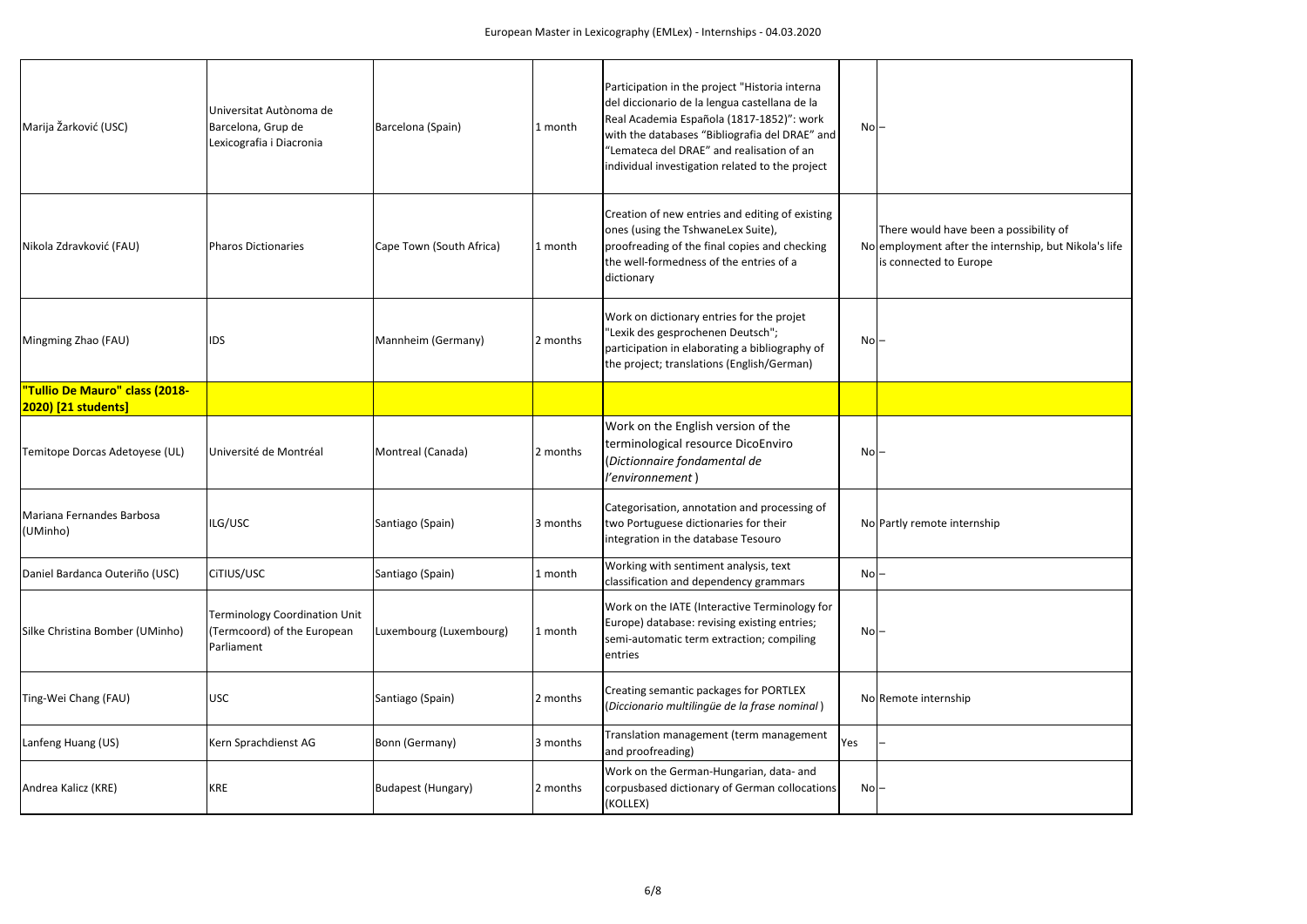| Zarina Liurova (FAU)                      | <b>KDictionaries</b>                       | Tel Aviv (Israel)          | 2,5 months | Completing entries for a bilingual learner's<br>dictionary English-Russian (lexemes,<br>collocations, idioms)                                                                                                                                                                                                               |           | No Remote internship                             |
|-------------------------------------------|--------------------------------------------|----------------------------|------------|-----------------------------------------------------------------------------------------------------------------------------------------------------------------------------------------------------------------------------------------------------------------------------------------------------------------------------|-----------|--------------------------------------------------|
| Dagmara Magryta (USC)                     | Sächsische Akademie der<br>Wissenschaften  | Jena (Germany)             | 1 month    | Bibliographic research, compiling of a<br>dictionary entry, and proofreading for the<br>Etymologisches Wörterbuch des<br>Althochdeutschen                                                                                                                                                                                   | $No$ -    |                                                  |
| Renan Monteiro Marques (US)               | <b>PONS</b>                                | <b>Stuttgart (Germany)</b> | 3 months   | Improving an online dictionary with data<br>concerning Brazilian Portuguese, creation of<br>entries in the online dictionary and verification<br>of users entries                                                                                                                                                           | <b>No</b> | Since the internship, R<br>month as a freelancer |
| Mahsa Mohammadi Afra (UL)                 | Sächsischen Akademie der<br>Wissenschaften | Jena (Germany)             | 1,5 month  | Compiling major entries and fillers of the<br>Etymologisches Wörterbuch des<br>Althochdeutschen; bibliographic tasks for the<br>dictionary                                                                                                                                                                                  | $No$ -    |                                                  |
| Umida Oreyeva (FAU)                       | <b>IDS</b>                                 | Mannheim (Germany)         | 1 month    | Project "Computer lexicography" (collecting<br>information about ISO language codes;<br>analysing users of the OWID (Online-<br>Wortschatz-Informationssystem Deutsch)<br>portal; evaluating 'man' vs. 'woman' in<br>Turkmen dictionaries); project "Sprachliche<br>Umbrüche des 20. Jahrhunderts" (book<br>digitalisation) | $No$ -    |                                                  |
| Oksana Pavelko (US)                       | Instituut voor de Nederlandse<br>Taal      | Leiden (Netherlands)       | 1 month    | Compiling entries of an online Dutch-Ukrainian<br>Dictionary                                                                                                                                                                                                                                                                | $No$ -    |                                                  |
| Liljana Ristova (FAU)                     | <b>NE GmbH</b>                             | Munich (Germany)           | 3 months   | Lexicographical work on Brockhaus online<br>(editing articles, providing pictures, linking<br>articles, compiling tables in CMS and/or Excel<br>charts)                                                                                                                                                                     | Yes       |                                                  |
| José Carlos Ximenes Rocha Júnior<br>(FAU) | <b>ATILF</b>                               | Nancy (France)             | 2 months   | Editing of an entry of the Dictionnaire<br><i>Étymologique Roman</i> (DÉRom)                                                                                                                                                                                                                                                | Yes       |                                                  |
| Polina Solonets (UMinho)                  | <b>IDS</b>                                 | Mannheim (Germany)         | 1 month    | Implementation of search options for a<br>German-Russian neologism dictionary;<br>participation in the research project "Gender<br>stereotypes in monolingual Russian<br>dictionaries"; data collection and preparation<br>for an entropy-based research project                                                            | $No$ -    |                                                  |
| Mariam Takidze (USC)                      | <b>USC</b>                                 | Santiago (Spain)           | 2 months   | Work on PORTLEX (Diccionario multilingüe de<br>la frase nominal): editing of dictionary entries<br>(lexical functions; Sketch Engine)                                                                                                                                                                                       | <b>No</b> | Parallel with her studie<br>partly remote        |
| Thi Ngoc Yen Tran (FAU)                   | Bayerische Akademie der<br>Wissenschaften  | Erlangen (Germany)         | 2 months   | Data collection for the Fränkisches<br>Wörterbuch (WBF)                                                                                                                                                                                                                                                                     | $No$ -    |                                                  |

| Remote internship                                                                                    |
|------------------------------------------------------------------------------------------------------|
|                                                                                                      |
| Since the internship, Renan is working 3 hours per<br>month as a freelancer on the online dictionary |
|                                                                                                      |
|                                                                                                      |
|                                                                                                      |
|                                                                                                      |
|                                                                                                      |
|                                                                                                      |
| Parallel with her studies during the semester;<br>partly remote                                      |
|                                                                                                      |
|                                                                                                      |